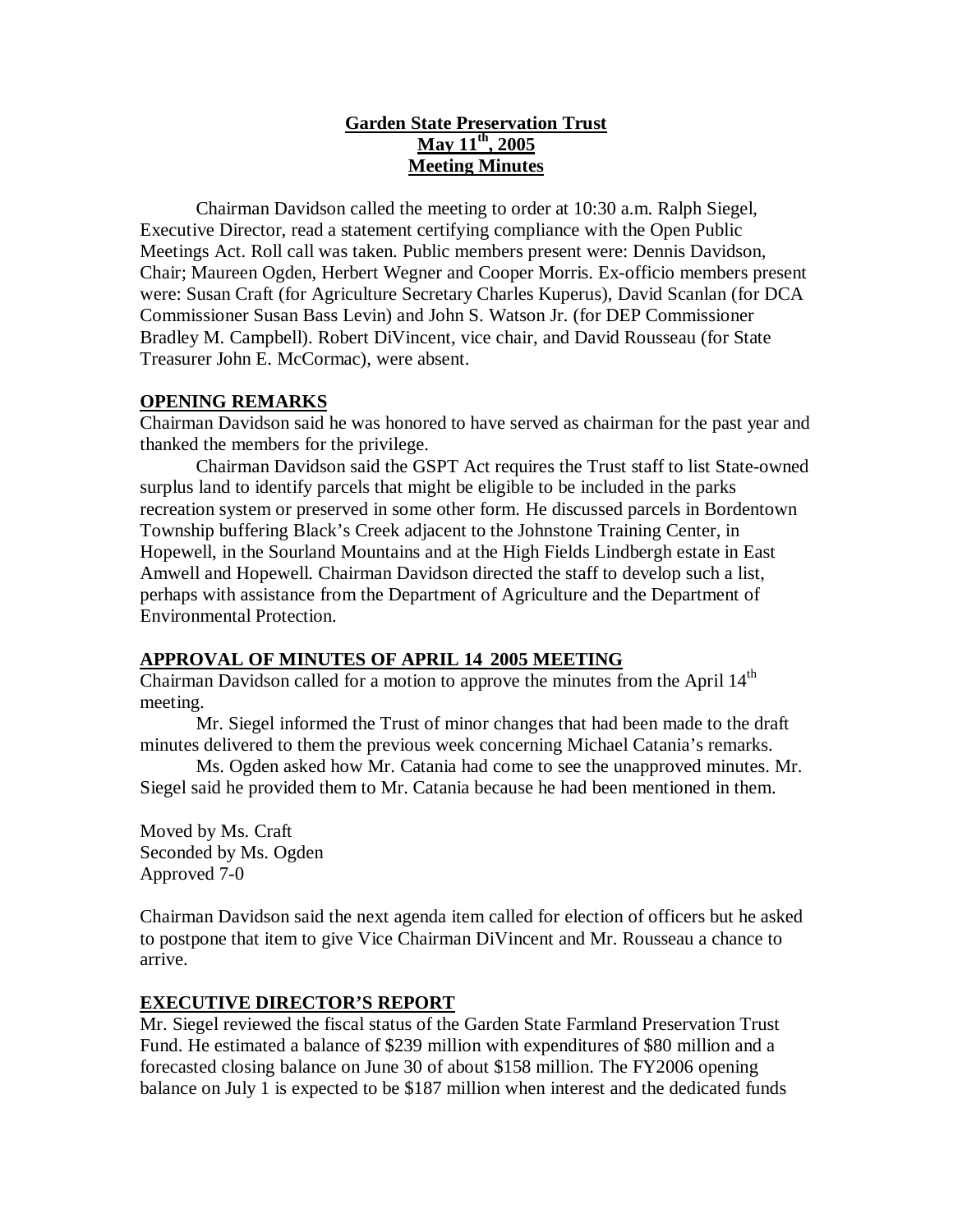are added. Then in December the fund will take in its share of the Series 2005A and Series 2005B bond issues, a sum of at least \$240 million in bond proceeds, bringing the available balance to \$427 million.

Ms. Siegel said the \$98.5 million appropriation of new funds, if approved, would leave \$131 million in new GSPT funds to be appropriated in FY2007, 2008 and 2009.

### **PRESENTATION OF FARMLAND PRESERVATION PROGRAM APPROPRIATIONS REQUEST FOR FY2006**

Susan Craft, serving in her capacity as executive director of the State Agriculture Development Committee, outlined the SADC appropriations recommendations totaling \$141.7 million.

After summarizing her background before becoming the executive director in January, Ms. Craft updated preservation statistics as of April 30:

- 1,247 farms preserved.
- 136,000 acres preserved in 139 municipalities and 18 counties.
- \$716 million spent, with 66%, about \$475 million, in SADC funds.
- 207 applications pending representing more than 15,000 acres

Ms. Craft said the biggest problem facing the program is time delay in closing on farmland preservation deals. She said after an application is filed there is a delay of a year or more before the funding process begins. She said her staff was working on plans to speed the system.

Ms. Craft said she would like to see an effort to reach out to landowners to market the programs and to educate applicants. She said many local agencies are opting for Planning Incentive Grants (PIGs) just for the shortened time frame and flexible deadlines.

Ms. Craft outlined changes at the SADC with creation of a chief of acquisition and a stewardship manager posts, and plans to assign to staff members to field offices in the Highlands region and in Bridgeton. She said SADC has 35 positions including five vacancies. Ms. Craft said she is interviewing applicants and hopes to fill the vacancies soon.

Ms. Craft said major policy issues facing the SADC include impervious coverage on preserved farms, affordability of preserved farms, and establishment of "agricultural management practice" (AMP) policies for equine farms, farm markets, farm tourism and greenhouses. AMP's guide the application of the State Right to Farm Law, which is adjudicated by the SADC.

On appropriations, Ms. Craft addressed the allocation of funds for State Direct Easement Purchase and State Fee Simple Purchase programs to three regions of the state. She said the Highlands Water Protection and Planning Act of 2004 stipulated the SADC could not expend less in any one county than the average expended annually in that county from FY2002 through FY2004. She said using regional funding for the State programs would provide the flexibility to manage expenditures and comply with the Highlands Act.

Ms. Craft said the reallocation of prior GSPT appropriations totaling \$43.1 million included PIG allocations that were being withdrawn because they were not expending their funds and closing on farms. She said this practice would continue and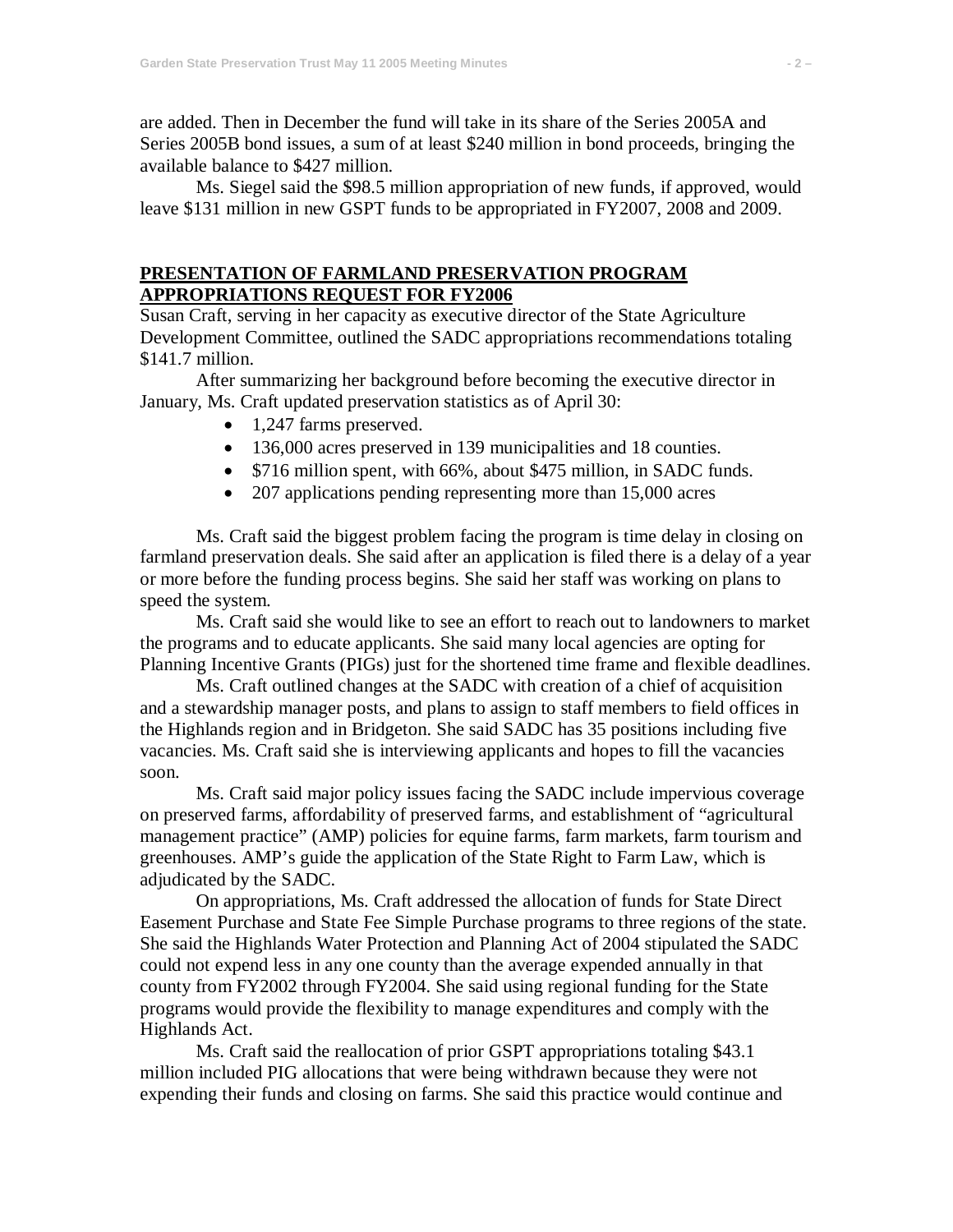would send a signal to PIG municipalities their funds will be reallocated if they are not used in a timely manner.

Mr. Watson complimented Ms. Craft on her presentation. He explained reprogrammed funds come from preservation projects for specific farms which for some reason could not be completed. Ms. Craft concurred.

Mr. Wegner complimented Ms. Craft on her presentation. He applauded the SADC's idea to have regional field offices and the outreach efforts to farmers.

#### **RESOLUTION # 05-004**

Resolution Of The Garden State Preservation Trust To Approve Farmland Preservation Program County Easement Purchase, Pinelands County Easement Purchase, State Direct Easement And Fee Simple Purchase Projects, and Planning Incentive Grant Allocations for Fiscal Year 2006

Moved by Mr. Wegner Seconded by Mr. Watson Approved 5-0 with abstentions by Ms. Craft and Mr. Morris Mr. Morris abstained because of a conflict of interest.

#### **RESOLUTION # 05-005**

Resolution Of The Garden State Preservation Trust To Approve Farmland Preservation Program Nonprofit Grants for Fiscal Year 2006

Moved by Mr. Scanlan Seconded by Ms. Ogden

Vote tally was 4-0 with 3 abstentions by Ms. Craft, Mr. Morris and Chairman Davidson when Mr. Watson made a motion to table. Seconded by Mr. Scanlan

Voice vote to table was unanimous with Ms. Craft, Mr. Morris and Chairman Davidson abstaining.

Mr. Siegel said the motion to approve Resolution #05-005 had been tabled by a vote of a simple majority.

#### **SADC UPDATE ON IMPERVIOUS COVERAGE POLICIES**

Chairman Davidson asked Ms. Craft about rules regarding impervious coverage. Ms. Craft said she was attending the impervious cover committee meeting the next day (May 12) and would have more to report at the next GSPT meeting.

Chairman Davidson asked Ms. Craft if she would address the issue for the Trust.

Ms. Craft said the issue is whether it is appropriate to limit the area for construction of agricultural facilities on preserved farms. She said critical newspaper articles and local controversies have occurred because of public opposition to development on preserved farms. Ms. Craft said she was sure many of these controversies occurred because of a lack of understanding about what it means to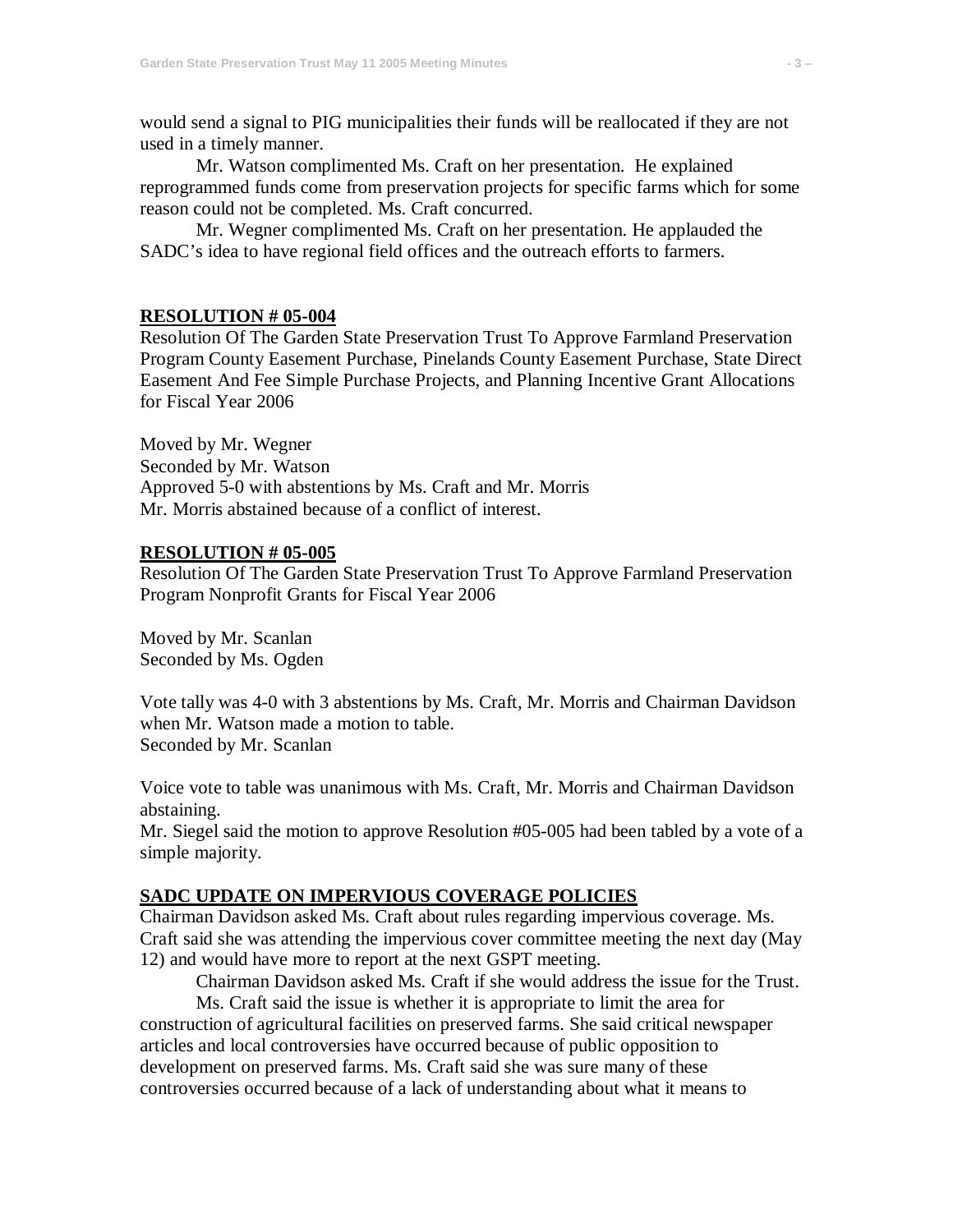preserve a farm, and that farmland preservation is not an open-space preservation program. She said farmland preservation is an effort to conserve agricultural resources and agricultural business operations.

Ms. Craft said the question becomes: What is the appropriate level of regulation? She said there are three competing dynamics. First, there is the public perception farms should remain largely open space. Second, there is a fundamental concern about the fact the public has invested in farmland preservation to conserve the water and the soil. Third, there are landowner concerns that agriculture as an industry is changing dramatically and there is a need for farmers working on preserved land to conduct a variety of agricultural operations.

Ms. Craft said it is hard to put a regulation into place today that will function well in perpetuity. For example, Ms. Craft said federal funds available for farmland preservation come with rules requiring a non-negotiable limit to the percentage of a farm's acreage that can have impervious coverage.

Ms. Craft said there are a lot of nuances that need to be considered before establishing such regulations and limits. She said her goal is to bring the issue to resolution by the end of the year.

Chairman Davidson asked about the impervious coverage limits imposed by federal agencies as a condition of receiving federal grants.

Ms. Craft responded said the coverage limit ranges from two percent to five percent depending on the size of the farm, the type of soil and geographical factors such as steep slopes. She said for farms under 50 acres, a minimum of one acre of impervious cover is permitted automatically.

Ms. Craft noted the farmland preservation program is voluntary and relies on farmers who are willing to apply for preservation. She said these farmers are not receptive to impervious coverage limitations on their business operations.

Ms. Ogden questioned the relationship of impervious cover regulations and underground aquifers. Ms. Craft said she was not aware of whether the SADC had studied the relationship between available land base and aquifers. She said in her opinion it made sense to have limitations where water-quality issues are critical but not everywhere. Ms. Craft said in these cases additional compensation for use limitations might be considered.

Amy Hansen from the New Jersey Conservation Foundation came forward and asked to address the matter. Chairman Davidson opened the meeting to public comment on the impervious coverage issue.

Ms. Hansen told the Trust her organization supports a tighter cap on impervious coverage on preserved farms. She discussed certain tax deductions and IRS rules, and she said unless impervious coverage limits are in place, the full or partial donation of certain farmland for preservation may not qualify as a tax deduction.

Ms. Hansen then produced a copy of a March 9, 2001, letter from Stephen J. Small, Esq., of Boston to James P. Wyse, Esq., of Warren, N.J., in which Small concludes that he does not believe the SADC Deed of Easement used to preserve farmland qualifies for tax deduction under IRS rules.

Ms. Hansen presented this letter to Mr. Siegel to enter into the public record for the GSPT meeting of May 11.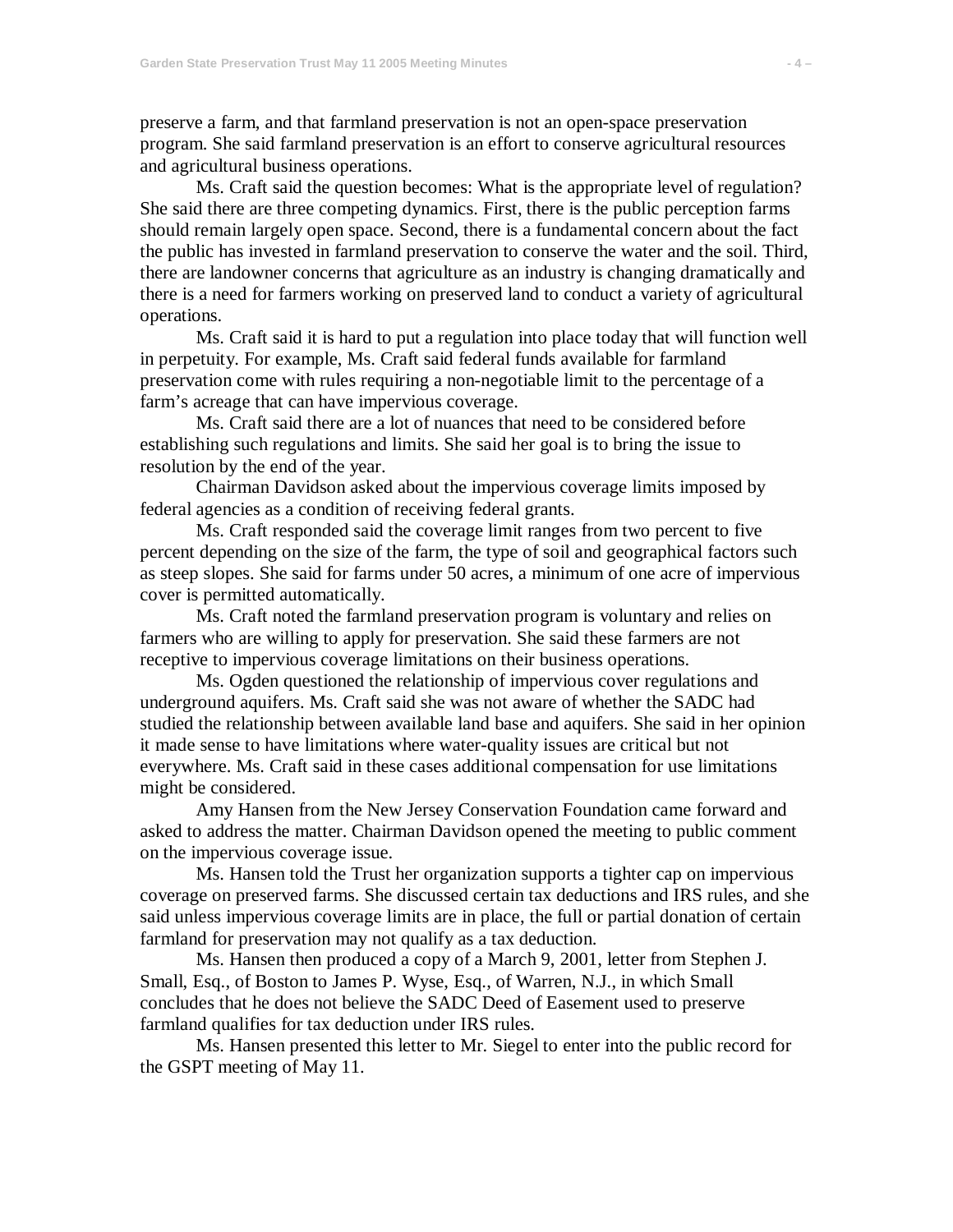(Note: GSPT staff has been aware of the existence of this letter for more than a year but has been unable to secure a public copy of the document which would be outside the confines of attorney-client privilege. A proposed expenditure to retain Mr. Small has not been approved. The presentation of this letter to the executive director during a public meeting now plainly places this document into the public record.)

### **EXECUTIVE DIRECTOR'S REPORT CONTINUED**

Mr. Siegel said the staff had remained ready to add the Green Acres Local and Nonprofit recommendations for FY2006 to the agenda at the last minute. He said despite the best efforts of the Green Acres staff final decisions had not been completed on time for this meeting and that another one would need to be scheduled in June.

Mr. Watson said that the Green Acres request was complete and was awaiting review by Commissioner Campbell. He said the recommendations would be ready in time for a June meeting.

Chairman Davidson suggested a Wednesday, June 8, meeting date and members replied positively, so he set the date.

Mr. Siegel said the Governor had signed the New Jersey Historic Trust appropriations totally \$18 million in three bills on May 4.

Mr. Siegel said the House Interior Appropriations Subcommittee had zeroed out land preservation funding for the Department of the Interior. He said this had no effect on the U.S. Department of Agriculture, which provides grants to the SADC.

Mr. Siegel said the letters had gone out warning members of the Congressional delegation about proposed changes to tax deductions for land donations. He said he is in the process of preparing letters to all New Jersey nonprofits.

Mr. Rousseau arrived for the meeting at 11:45 a.m.

Chairman Davidson returned the agenda to the tabled resolution and elections.

### **RESOLUTION # 05-005**

Resolution Of The Garden State Preservation Trust To Approve Farmland Preservation Program Nonprofit Grants for Fiscal Year 2006

Moved by Mr. Scanlan Seconded by Mr. Watson Approved 5-0 with 3 abstentions by Ms. Craft, Mr. Morris and Chairman Davidson Mr. Morris and Chairman Davidson abstained because of a conflict of interest.

### **ELECTION OF OFFICERS FOR 2005**

The Chairman, Mr. Davidson, opened the floor to accept nominations for the position of chairman of the Garden State Preservation Trust for 2005. Mr. Rousseau nominated Mr. DiVincent Ms. Craft seconded

The Chairman asked if there were any additional nominations.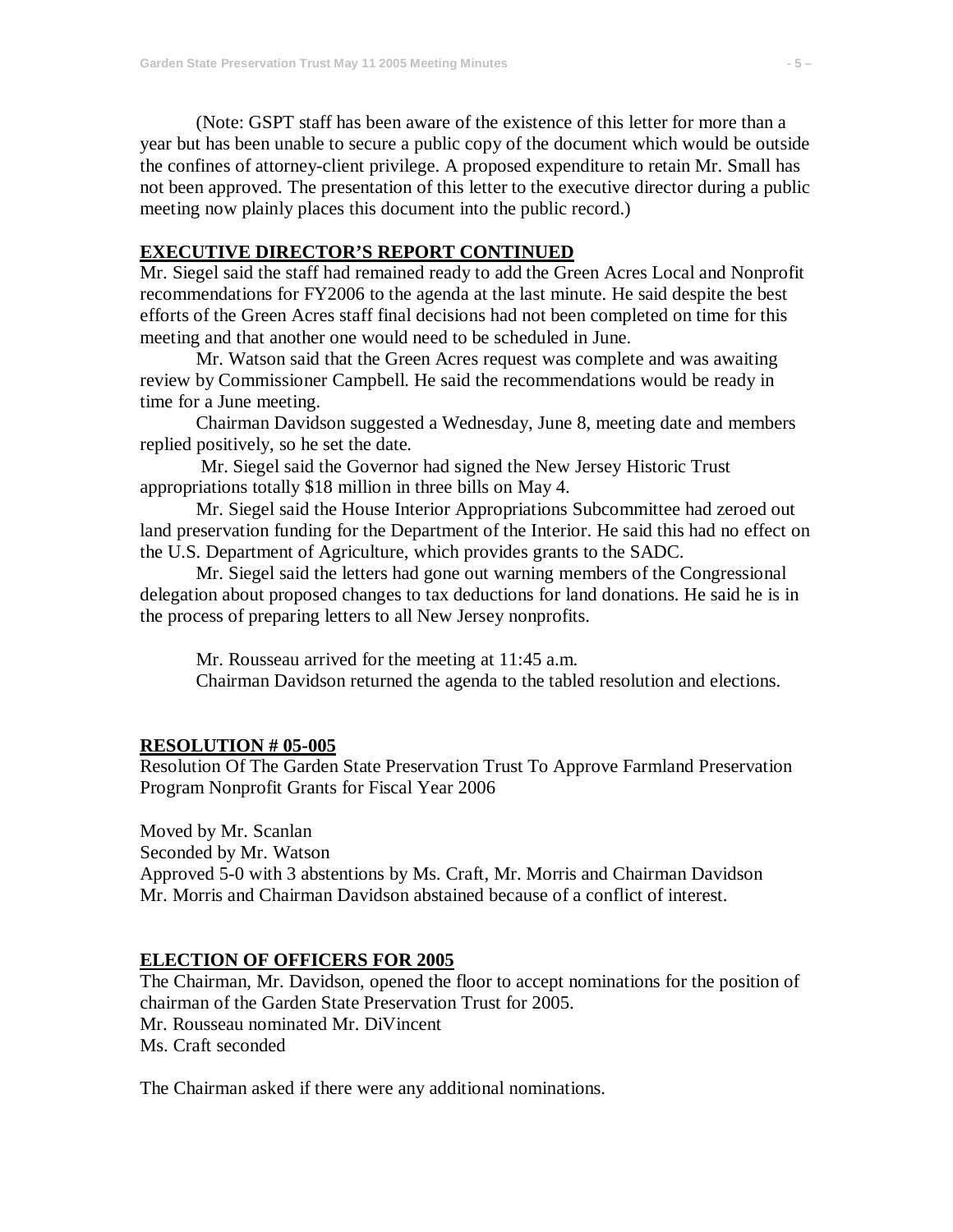There were none.

The Chairman then called for a roll call vote. Approved 8-0 to elect Mr. DiVincent chairman for 2005.

The Chairman opened the floor to accept nominations for the position of vice chairman of the Garden State Preservation Trust for 2005.

Ms. Craft nominated Mr. Davidson to be vice chairman for 2005.

Mr. Rousseau seconded.

The Chairman asked if there were any additional nominations. There were none.

The Chairman then called for a roll call vote. Approved 8-0 to elect Mr. Davidson vice-chairman for 2005.

Chairman Davidson opened the floor to accept nominations for secretary/treasurer for 2005.

Mr. Rousseau nominated Mr. Siegel for re-election to be secretary/treasurer for 2005. Mr. Watson seconded.

Chairman Davidson asked if there were any additional nominations. There were none. Chairman Davidson then called for a roll call vote. Approved 8-0 to elect Mr. Siegel secretary/treasurer for 2005.

Mr. Siegel asked for approval to submit expedited minutes on election results and on Resolutions #05-004 and #05-005 to the Governor's Counsel's Office to speed introduction of appropriations legislation.

Moved by Mr. Wegner Seconded by Ms. Ogden Approved unanimously by voice vote.

#### **EXECUTIVE DIRECTOR'S REPORT CONTINUED**

Mr. Siegel advised members of clippings in their meeting books and a draft copies of the Annual Report for FY2004. He apologized for the draft not being available for the April meeting but some important financial tables could not be finished. He said the report was tentatively scheduled to go to the printer within two weeks and he asked members to contact him prior to Friday May 20 with comments, suggestions or requests for additional time to review the report.

Mr. Siegel addressed the Code of Ethics and said the draft the members had received was subject to review by the Executive Commission on Ethical Standards and by the Office of the Attorney General. He said questions centered on public members and permissible outside activities.